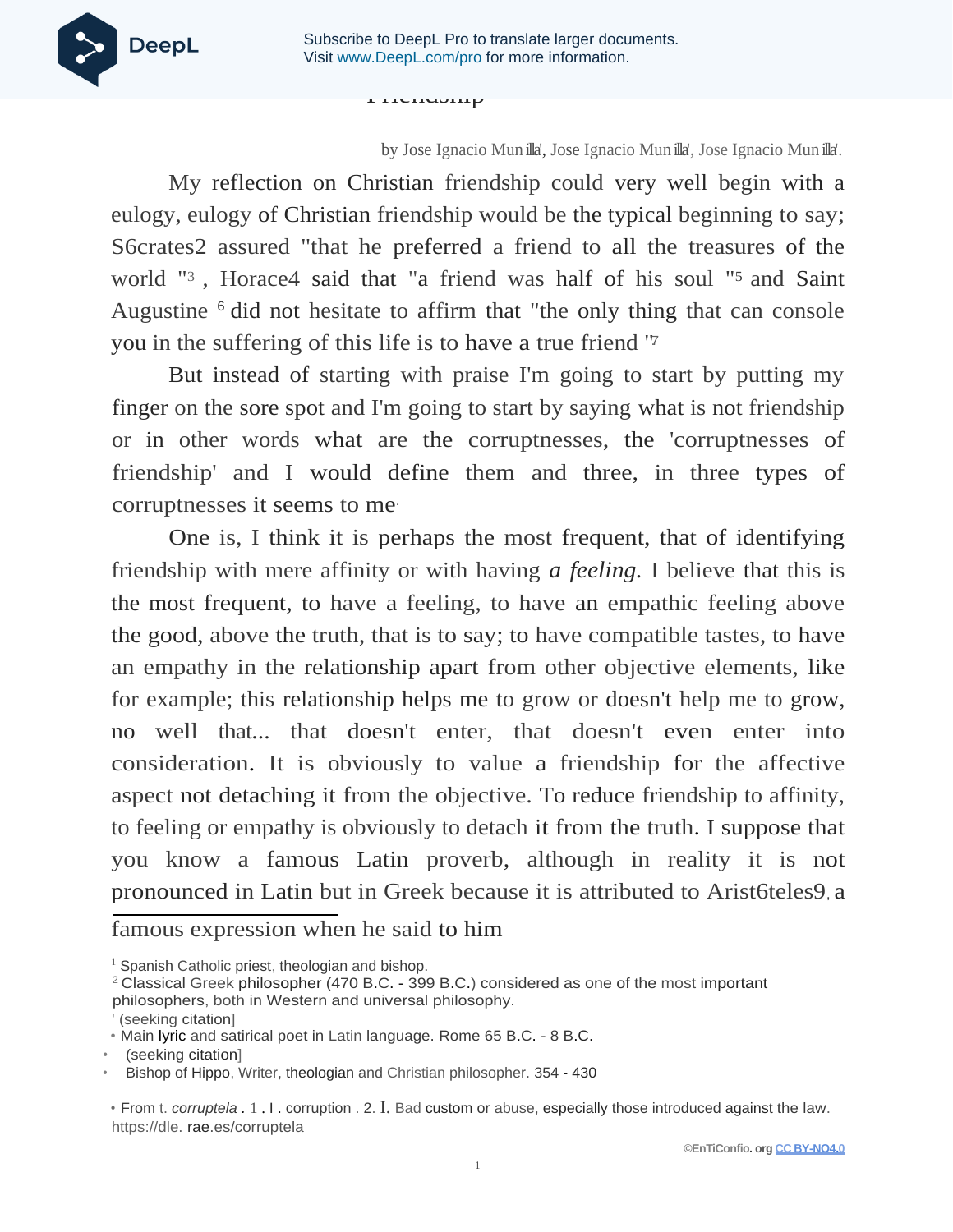## Friendship

<sup>9</sup> Philosopher, polymath and scientist of Ancient Greece. Considered, along with Plato, the father of Western philosophy. 384 B.C. - 322 B.C.

Christian Friendship Conference, Fm "f, Jor Matioo Auds 1 May20 22. See btt p://Vt111.yout.ubc.cffl/wateb?v--ll7Ssou11:kj:1 Ve r:http://ww-.,. cntieo nfio.o  $rg/2022/06/02/10-41D.i$  tod-criti4no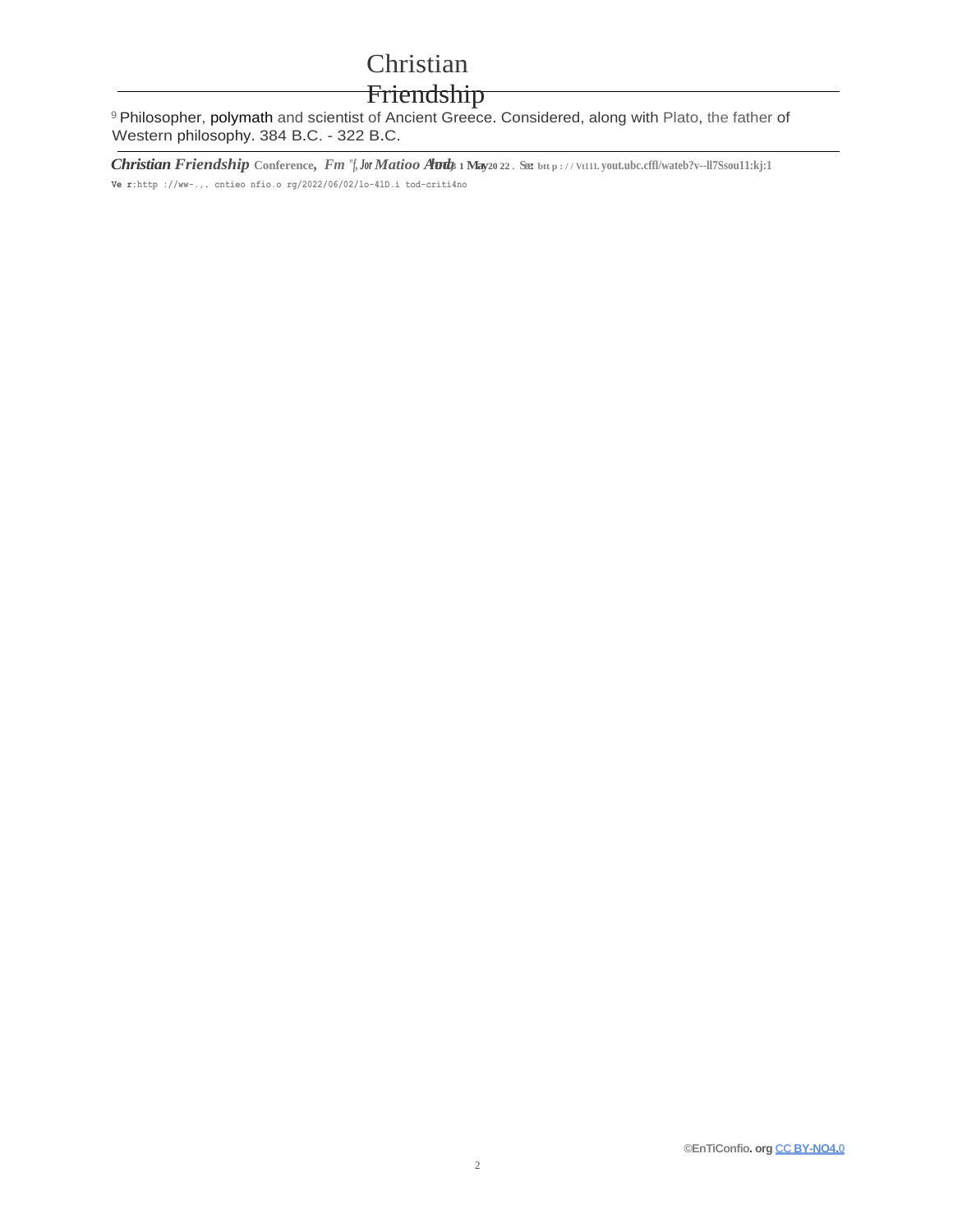They ask about Plato, that Plato had been his teacher, his friend, but it is the certain amount that they were debating on a topic he said the famous phrase *"Amicus Plato, sed magis amica veritas,* that is to say; I will be Plato's friend, but I am more a friend of the truth"" as if saying to *me* do not invoke my friend, as *if* my friend has done it, then I have to sell myself to what my friend has said? No! I would be a friend of Plato, but I am more a friend of the truth. It's a powerful expression that focuses the theme of friendship, it focuses it perfectly because when friendship is encrypted, it's circumscribed to empathy etc. There is even an expression of St. John Chrysostom12 that says: "That there is a diabolical love of friendship which is to believe oneself obliged to hate someone for love of one's friend, "13 'you for love of your friend have to hate another' and St. John Chrysostom calls this *diabolical love.* Well, as it turns out that this is my friend, of course! Well, in all his conflicts I have to put myself on the side where he is, since he is my friend... otherwise, he is not my friend...'. That's super typical and that's a sign of a decrepit friendship in which of course! 'he's my friend and I have to position myself on his side in all the hos he has, in all the controversies he has, because otherwise I'm not his friend' But well! i.But what concept of friendship is that? It's to understand that a friend is someone who has to

<sup>1°</sup>Fi16Greek<sup>philoxpher</sup> {427 B.C.. 347 BC.) follower of Socrates and teacher of Arist6teles. Founder of the Academy of Athens.

u Latin phrase attributed to Arist6teles and quoted by Ammonia in his work *The Life of Arist6teles.*

 $12$  John of Antioch (347 - 407) was an eminent Christian cleric, patriarch of Constantinople, considered by the Catholic Church to be one of the four great Fathers of the Eastern Church. The Greek Orthodox Church values him as one of the greatest theologians and one of the pillars of that Church, together with Basil the Great and Gregory Nazianzen.

<sup>&</sup>lt;sup>13</sup> Find an appointment...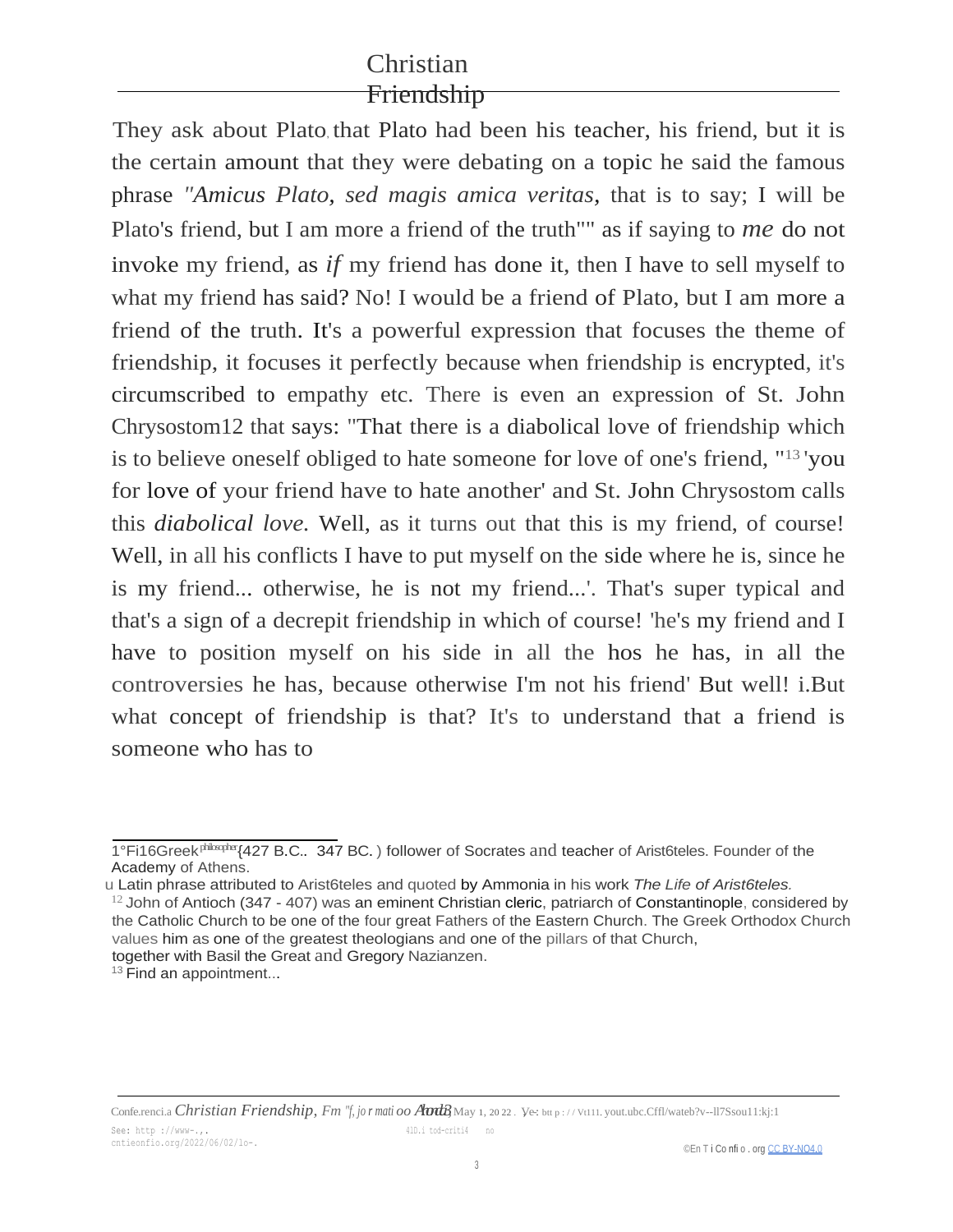to show an affinity, an empathy, giving the reason 'passing the hand for the Chepa<sup>"4</sup> continuously to his friend. That is a very big corruption.

Another, not lesser, corrutela is to use it, that is to say, to resort to friendship to use supposed friends for one's own recognition. It is like a false manipulative friendship to feed the Ego. It is the narcissistic tendency that even uses friendship as a mirror in which to say 'how handsome I am, I'm glad to have met me', that I'm using friends to reaffirm myself. That sometimes it can even be a shared game 'I feed you, you help feed my vanity, I help you feed yours' we flatter ourselves to generate complacency and then expect me to have a counterpart that compensates me with each other. It is like a purchase of flattery, a very dangerous game that usually ends badly, because it is difficult to balance, because the narcissisms repel each other, the egoisms repel each other, and for that reason there are usually also some supposed friendships that are so stormy, they are so stormy because 'I have given you more than you have given me' and then we feel betrayed continuously because we want to use the other friendship for my  $\lim_{\epsilon \to 0}$ 

Well, and I also believe that there is a third corruption, a third corrupt which is the search in friends for complicity for moral selfjustification. It's that one resorts to certain environments so that well, Well, I... If someone smokes joints'<sup>5</sup>, he smokes joints, if he smokes pot<sup>'6</sup> he will look for a group of friends who smoke pot because that's how he feels relieved, if someone has a problem with alcohol - I tell you - he will look for friends who drink like him because he feels... sometimes in reality, more relieved.

In colloquial language, a joint, joint, canuto, carrujo, churro, petardo, troncho, etc. is a cigarette totally or partially filled with cannabis.

<sup>--</sup> In the same line it refers to a cigarette of marijuana although it is used as a non-standardized measure of half a gram or a gram.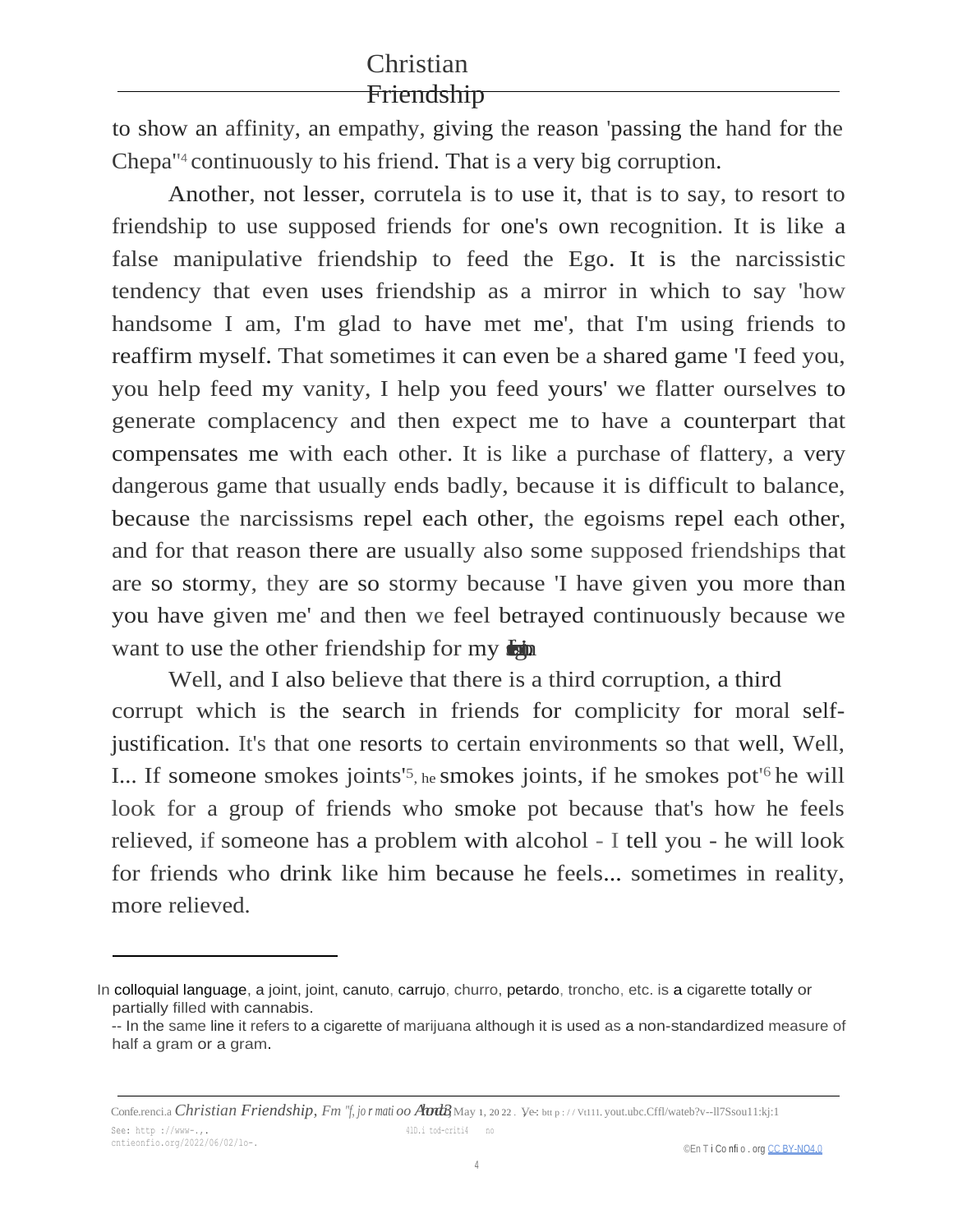we are looking for a friend we are looking for an accomplice. looking for a friend you are looking for an accomplice. Don't be mistaken 'you're looking for a c6mplice who will  $n1note$  you

Of course, because 'if I have a moral problem and I'm hanging out with someone who doesn't' Well, of course, that situation denounces me, it puts me out of the game.

So I think that there is that kind of corruption, of what they are not. eh! - I therefore begin by saying: beware that there are very strong corruptions of friendship! and among them I would highlight the last one, if you want more of a moral self-justification, the penultimate one more of a psychological-narcissistic type; that one is looking for someone to tell the other that 'but how nice you are, you're a very nice guy'' <sup>7</sup>he is looking for someone to encourage his narcissism.... But I would especially underline the first thing; here we confuse friendship with affinity with *feeling.* Friendship, not only, is much more than feeling, it is even something more than compafierismo, because compafierismo is sharing circumstances, we share circumstances, but friendship goes a step further than compafierismo. It is also sharing ideals. It is sharing a heart. A heart and an ideal. That is much more than compafierismo.

Well, one more step. Some characteristics of natural friendship, also distinguish some natural friendship from Christian friendship.

Friendship among the different types of love. C. S. Lewis<sup>18</sup> has a very interesting work on the different types of love, and he says in one of his works'<sup>9</sup> that "friendship is the most gratuitous of loves "<sup>20</sup> the least bound to blood, to flesh and blood, the least biological and the most gratuitous; it is friendship. More gratuitous is filial love than paternal love,

<sup>17</sup>1. adj. colloq. One who is liked for his sympathy, beauty or grace. 2. colloq. adj. Cute, beautiful, showy. 3. adj. colloq. Attired, composed, luxurious.

<sup>18</sup> Clive Staples Lewis (1989 - 1963), Christian apologist, medievalist *and* well-known British writer.

<sup>&</sup>lt;sup>19</sup> What work?

<sup>20</sup>(search citation]

Confe.renci.a *Christian Friendship, Fm "f, jo r mati oo Atrica May 1, 20 22. Ve: btt p://Vt111.yout.ubc.Cffl/wateb?v--ll7Ssou11:kj:1* See: http ://www-.,. cntieonfio.org/2022/06/02/1o-41D .i tod-criti4 no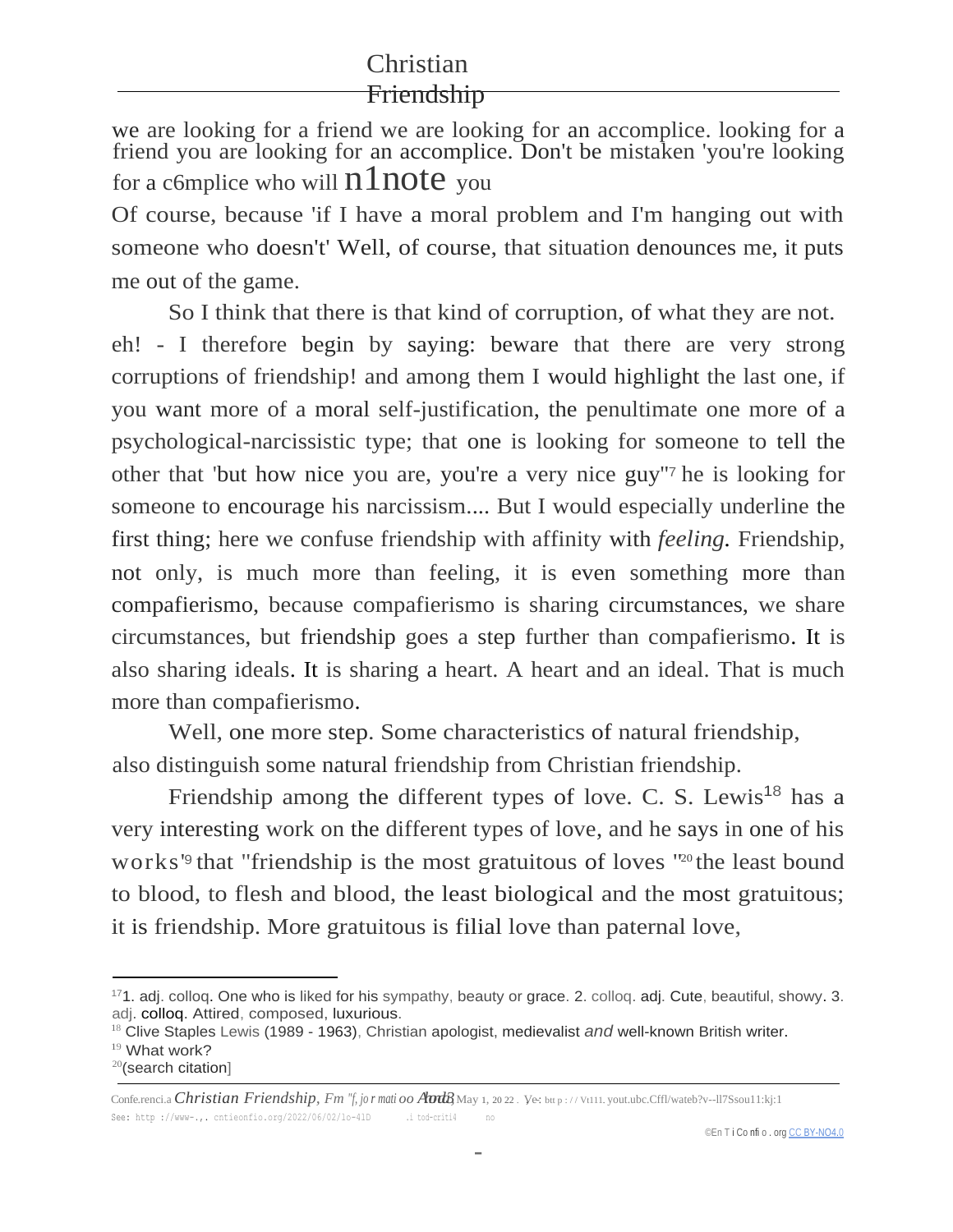even more than in love, because in love there is also some algae that 'see how it accelerates my pulse' and that can also cause physical-biological commotion, but it is not like that in friendship. It is the most gratuitous of loves, the least jealous of loves; two friends are happy when a third joins them, if the friendship is healthy, or when a fourth joins them. As long as one has true friendship, the friendships that are added do not get in the way, however to the other type of relationships then obviously that can be otherwise. Friendship is a reflection of heaven, because in heaven the more the merrier, and so I believe that even a healthy friendship is not exclusive. When friendships are exclusive, they are signs of fragile, inconsistent friendships, that contain power games; 'that no one else enters this group of friends, because if someone else enters, they are already unbalancing the power structure that we have within, within our circle of friendship'. Friendship is built on *algae. It* does not consist in looking at each other, but in looking both in the same direction. Those who have nothing can't share anything or it is built on values, values that are shared. Those who are not going anywhere cannot have companions on the road. So friendship means having something to build on and going to a goal that is shared, where the path is shared. It is built on a common passion, on ideas, on a way of seeing life. That's why I said before that it's key to understand that friendship is not only friendship, it's something else, it's a step further. And we have to add that from the natural point of view, not only from the Christian friendship, we have to say that friendship is a school of virtues. It is a school of virtue. It is capable of making good people better, just as false friendship degenerates man's wickedness even more. But true friendship seeks the true good of the other, because it is a form of love. If I love, I seek the good, therefore I seek that the other grows, that the other becomes more mature, that is, I help him to grow in virtue, and he helps me to grow in virtue. A

*ChristianFriendshipConference,Fm "f,Jo r matioo Ahonda,***3 1 May 20 22 . See: btt p : / / Vt111. yout.ubc.cffl/wateb?v--ll7Ssou11:kj:1 Ve r:http ://ww-.,. cntieo nfio.o rg/2022/06/02/lo-4lD.i tod-cri ti4no**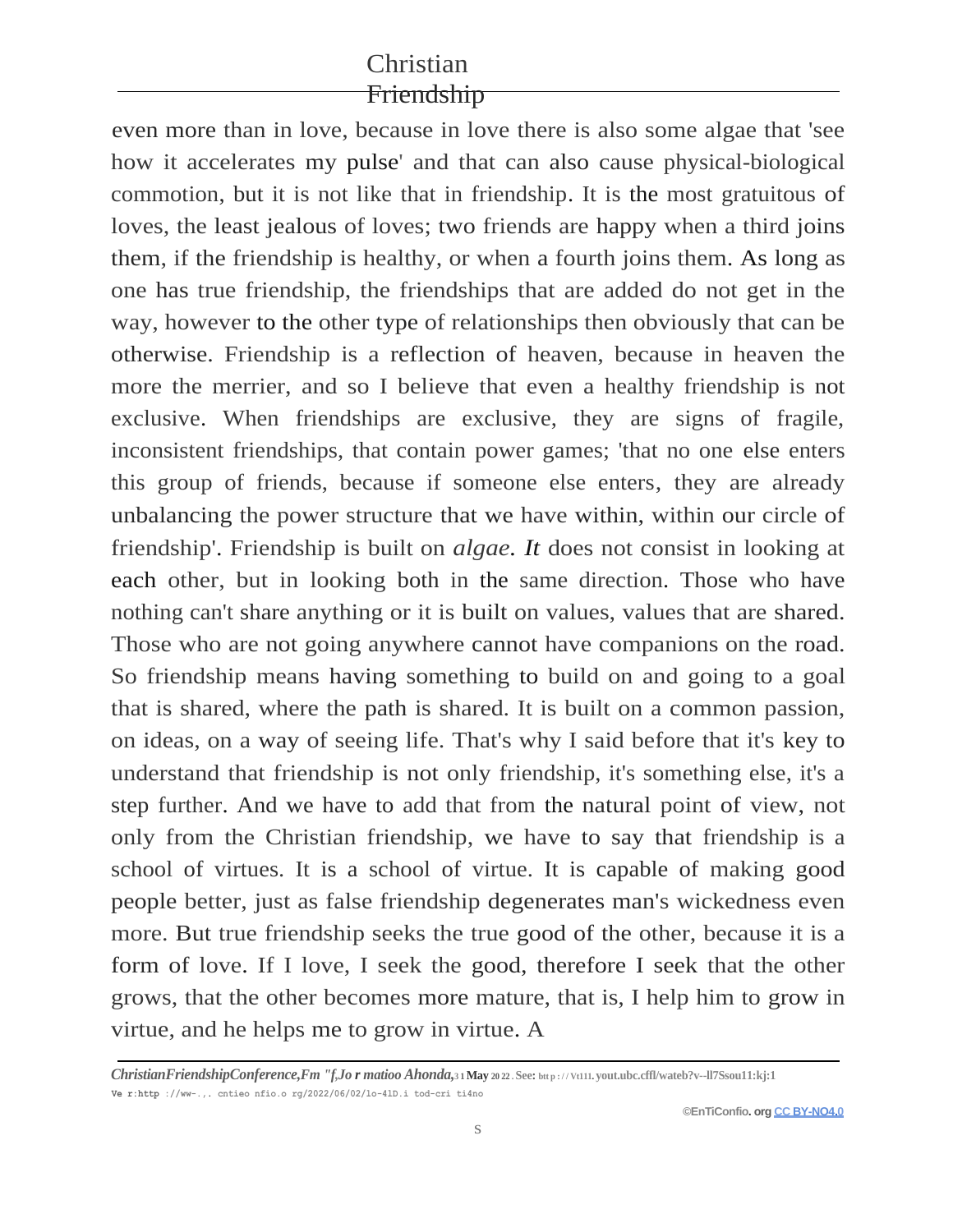friendship pulls us up, that of course is the proof that friendship is true; that it pulls *me* up, that it helps me to grow, it helps me to be better, it helps me to be more generous. Friends give what they have, they give each other, they give what they do and above all they give what they are. They imply a renunciation of selfishness and they also imply a sum of generosity. I would say that true friendship is a delicate balance between letting the friend be what he is and wants to be, and gently helping him to be what he should be. Both, it's a delicate balance. I respect him in what he is and wants to be and at the same time, gently point and direct him to what he should be, to what I sense is Dias' will in his life for him to grow and be holy. In a similar way as Dias does with us; Dias loves us as we are, but he doesn't want us to be different! He makes us Holy! Well I believe that something like that also happens in the friendship that we have with each other.

Well, let's go one step further. From natural friendship I move on to Christian friendship. I would begin by saying that true friends, true friendship increases our joy in Dias. In fellowship it's always an increase of joy. For example; it's not the same if you watch a good movie by yourself as it is if I watch it with my friends and you still enjoy that movie more. The food thing we understand even more now; it's not the same for you to have your favorite food by yourself than to have it with the people you love most, for Dias is that having your favorite food by yourself for the love of Dias is, that's a waste of food! Your favorite food that you want to make it... it increases the taste when you eat it with the others. Well it's the same with Dias, who somehow helps us share our joy, and my joy in Dias is greatest when I'm sharing it with my friends. My love for Dias is even greater when

I share it with my friends. "We were made for **Him.** "<sup>21</sup> But it's that

<sup>21</sup>Perhaps reference is made to a famous quote from St. Augustine *"You have made us for Yourself and our hearts are restless until they rest in* You" which are contained in his book of Confessions.

Confe.renci.a *Christian Friendship, Fm<sup>"</sup>f, jor ma ti oo Avit 3 May 1, 20 22. Ve: btt p://Vt111.yout.ubc.Cffl/wateb?v--ll7Ssou11:kj:1* See: http ://www-.,. cntieonfio.org/2022/06/02/lo- 4lD.i tod-cri ti4 no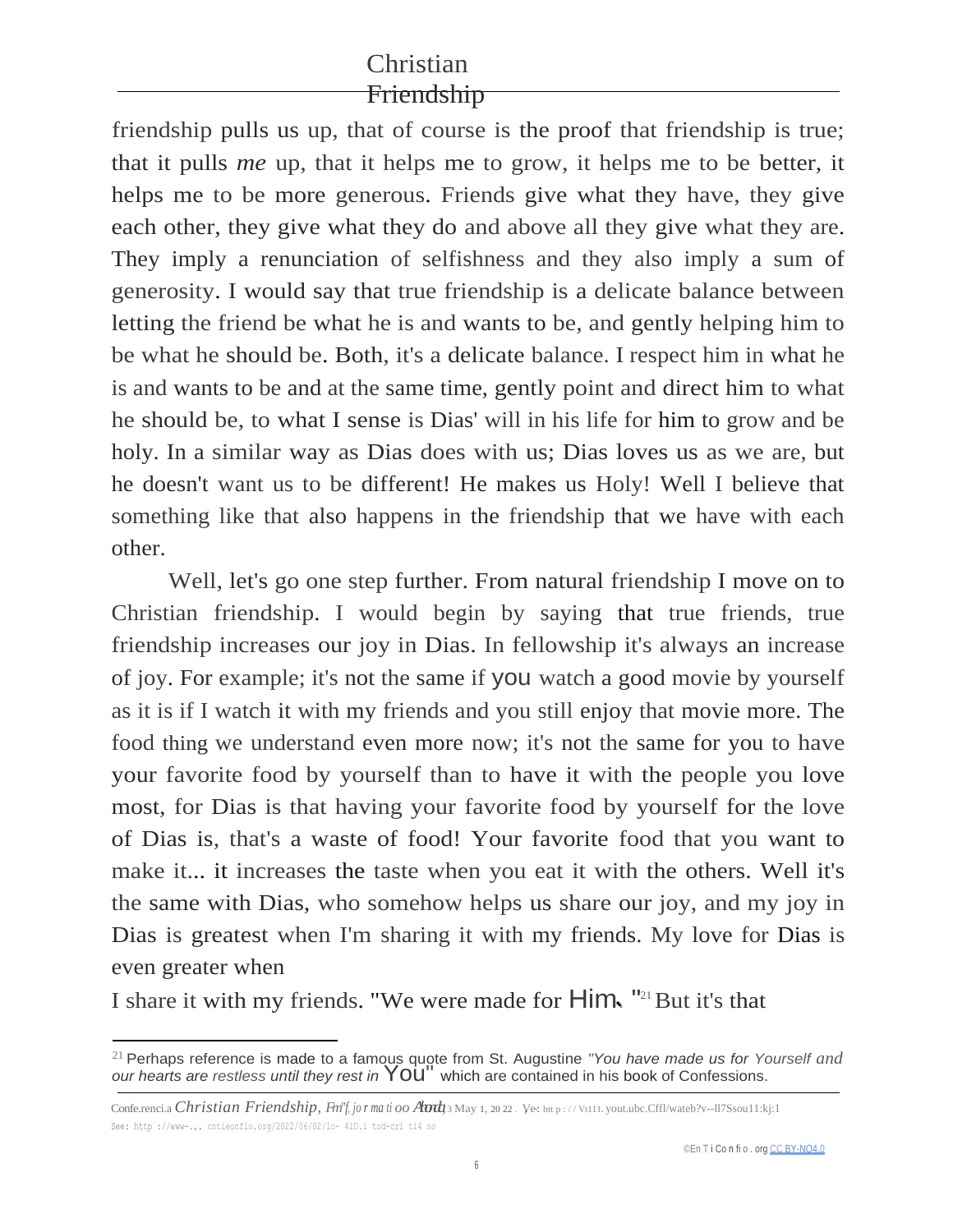The joy of the other also helps you to realize how important God is for you because you see the joy of the other and you also perceive what is yours. For example, right now I have just come from a Marian act in which I saw how the mothers were carrying their little children in their prams,

in the cradles and offer the children to the Virgin and put the Virgin's mantle on them, obviously that makes you grow. It makes you feel more and more Mariano . Friendships are for us to increase our joy in God, Christian friendships. Christian friendship makes us enjoy God more and grow more in the awareness that God Is, that God lives and calls us to happiness.

Secondly, Christian friendship also helps us to understand that a true friend helps us to fight against sin. Sin deceives us, it darkens our understanding and so we need friends to unmask the deceptions. The deceptions have to be unmasked. And that saying that four eyes see more than two, well, it's true. To discern, to say 'this is a temptation, this way we go wrong' Even not only to discern but to have resistance to the temptation to be drawn in; to turn to a friend to flee from the occasion of sin. A good Christian friend is someone who, when I turn to him, I know that by being with him I will be less vulnerable to temptation. Because when I am with him I feel supported, so some of them meet to go to Mass22 and help each other to live the Eucharist23 , to pray 'let's go together to the spiritual exercises' because they know that if I just 'watch out' and I just get messed up, I say I'm going and in the end I don't go, I meet someone and they help me. Christian friendship helps you to fight against sin. A little while ago

**Conferenci.a** *Christian Friendship, Fm "f, j or matioo Audg* **1 May 2022 Ve, but p://Vt111. yout.ubc.Cffl/wateb?v--ll7Ssou11:kj:1 Ve r:http ://ww-.,. cntieo nfio.o rg/2022/06/02/lo-4lD.i tod-criti4no**

 $^{22}$  The Holy Mass is a gathering of the People of God and is the most perfect means of sanctification, for in it we know God and unite ourselves to Jesus Christ and to the whole Church in his sanctifying work. https://es.catholic. net/op/articles/41412/cat/894/meaning-of-the-holy-mass. html  $23$  (from the Greek £uxap tot ia, eu charist ia, act of thanksgiving), also known as Holy Sacrifice, Lord's Supper, Breaking of Bread, Communion, Blessed Sacrament, Holy Mysteries or Holy Communion, according to the tradition of the Catholic, Orthodox, Coptic, Anglican, Presbyterian and some Lutheran denominations, considered as a sacrament, is the body and blood of Jesus Christ under the species of bread and wine. https://es.wikipedia. org/wiki/Eucharist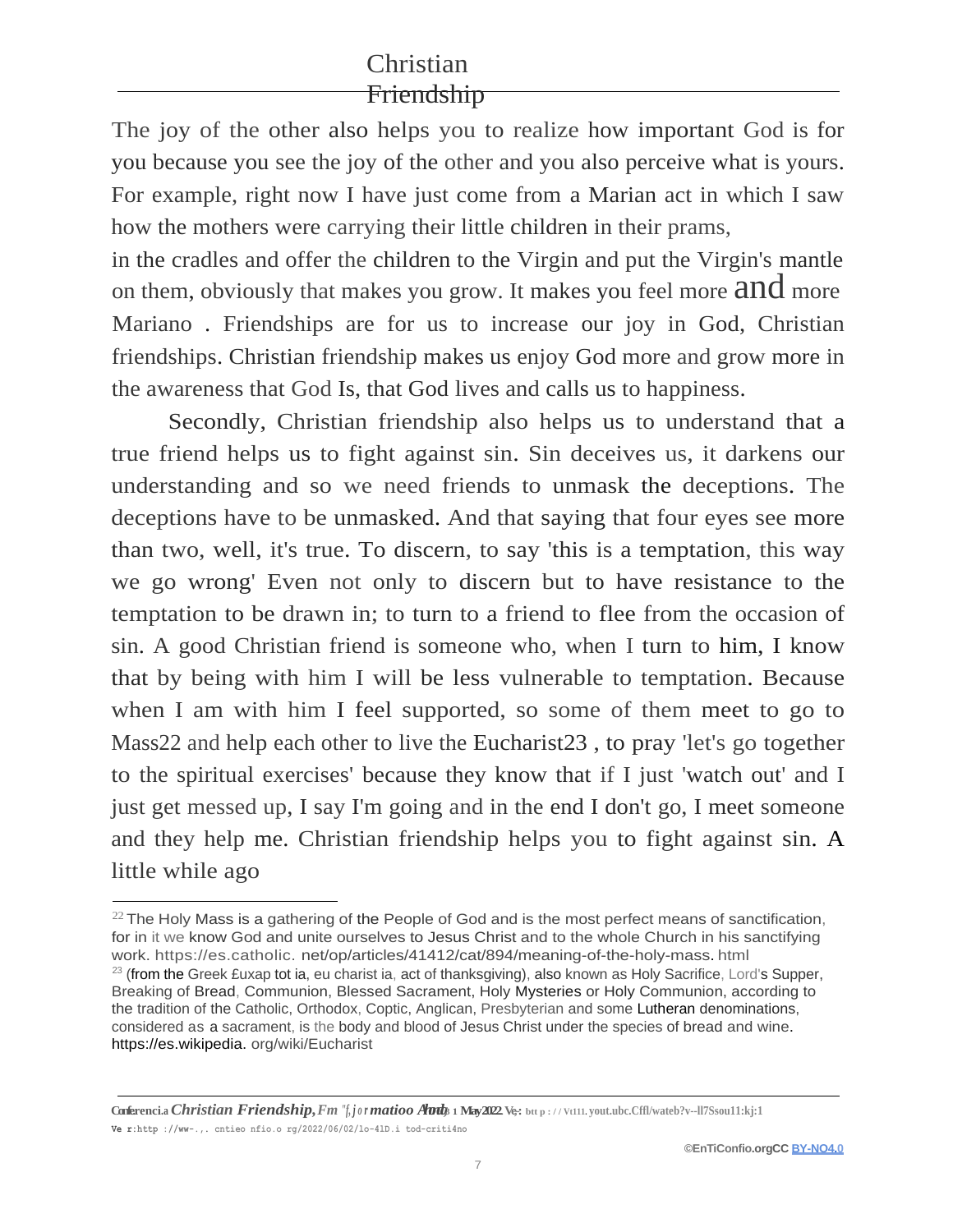I met a group of young people who thrilled me eh! And look at that, it turns out that they have installed on their m6viles... well I do not know, one of these apps do not know if you Haman godfather or c6mo is the thing... that should review, that is controlled by being the m6vil d6nde this etc.. and such and between them have a commitment, fijate your well; not to get into pornography, to fight against pornography and between them have committed to that has installed the App so that they are controlled and thus has the commitment not to get into inappropriate pages and for this share the app that for their friendship will serve him not to get into those rolls. Dale! that when they told me about it is that I got excited6! To see how some teenage boys in their friendship have said 'let's help each other because we are here falling into a real trash and let's help each other and not this way' I put that example but everyone who puts his own. I believe that authentic Christian friendship should be that which helps me to live more easily in God's grace with the help of my friends. The opposite of a kind of friendship with which I run the risk of sinning more easily.

Thirdly, I believe that Christian friendship is also characterized by because it helps us to obey God's will in our life, to embrace the duties of the state; to give ourselves to our vocation. For example, a friend is not the one who gives you the air to get away from your wife or your husband who you are fed up with and then you leave, so I leave and then 'there I go and I have someone to criticize and to criticize my wife or my husband and then thank goodness I have that exhaust pipe because otherwise I would not be able to endure family life' No! A friend is the one who helps you to get away and then approach, because even the family life that is complicated to approach with more hope and with more enthusiasm. It's not like a showcase... showcase of your state duties, because you can't stand work, because you can't stand family life, because you can't stand whatever! No! It's not an exhaust pipe. But it's more like a place where I 'charge the

**Confe. renci.a** *Christian Friendship,Fm "f, j o r matioo Ahonda,* **3 1 May 2022.Ve,-: btt p : / / Vt111. yout.ubc.Cffl/wateb?v--ll7Ssou11:kj:1 Ve r:http ://ww-.,. cntieo nfio.o rg/2022/06/02/lo-4lD.i tod-criti4no**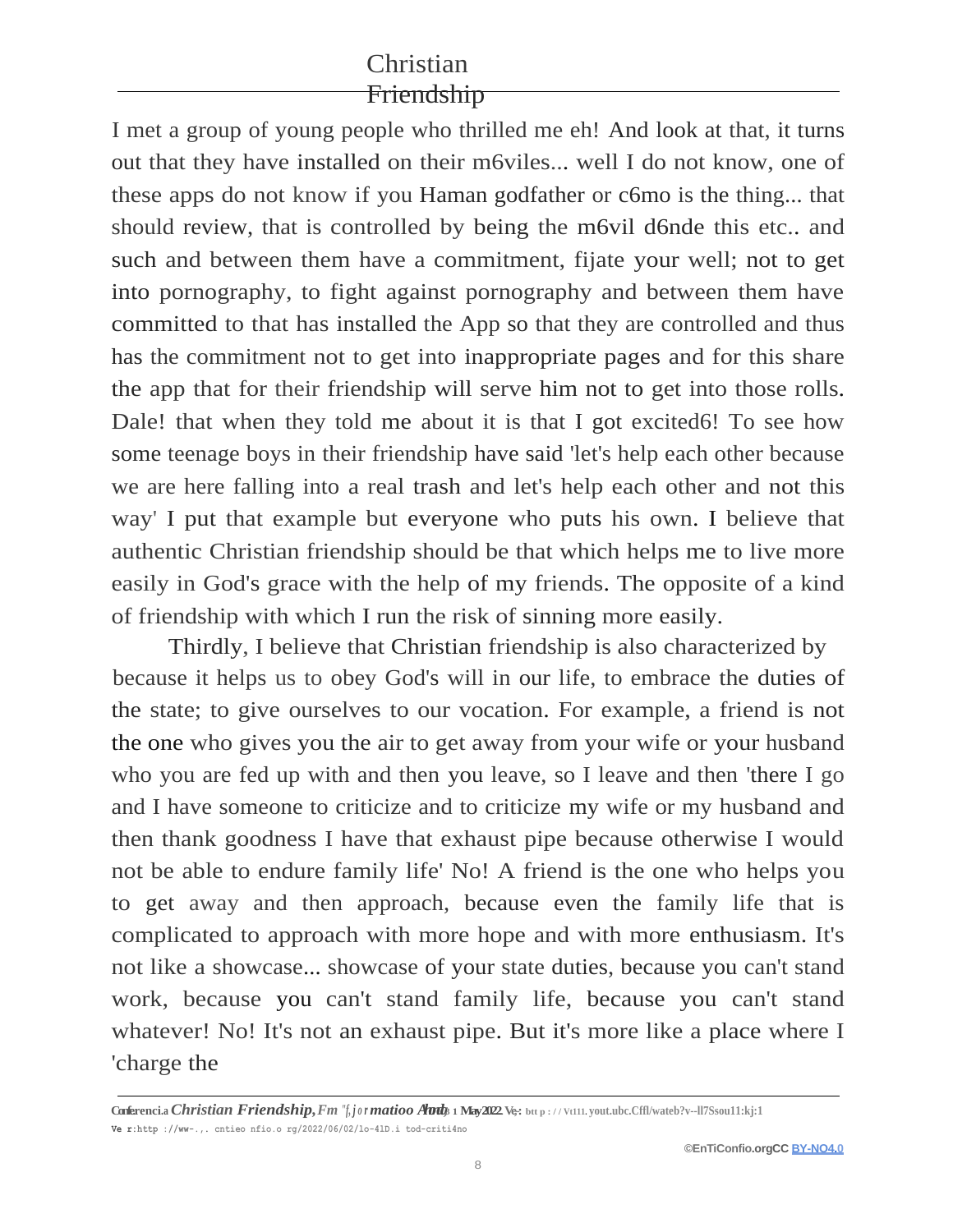<sup>24</sup> batteries and someone shares with me the hope that I will then give myself to work, to family life, to whatever, because with charged batteries, because I received courage to embrace my cross, to discover the state duties of my life, my stage where I have to sanctify. 0 is not something alienating! Alienating from my state duties, but quite the opposite; it generates hope. A good friend is not a place to criticize or a kind of exhaust pipe of criticism to let off steam. A good friend is the one who puts a solution to every problem and a bad friend is the one who puts a problem to every solution. Because he sees things in a positive way... if you are burned the other one helps you to overcome the bad moment you have and to tell you 'don't drown in a glass of water, Well, have hope that he has come out of this and beyond' He puts a solution to every problem, not a problem to every solution.

Fourthly, a Christian friendship can also be characterized by the fact that one can confide his weaknesses to his friends so that they can help him to overcome them. Friends get to know each other as they are and each one gets to know his weaknesses and one knows that he is lazy, another knows that he is... whatever; that he is spiteful. Then they also get to know each other in their weaknesses and they ask for help to overcome them. The letter of James 5,1625 says "therefore confess your sins to one another and pray for one another" it is curious that in this expression is also reflected a style of relationship between us, a Christian friendship that comes to be able to share one's weaknesses so that they can be strengthened. The strong have to carry the burden of the weak. And weakness also has to be, can be, must be expressed where there is true friendship.

<sup>24</sup>Expression used for See verse at BibleGa teway. com [https://www.biblegateway.com/verse/es/Santiago %205%3 A16](https://www.biblegateway.com/verse/es/Santiago%205%3A16)

Confe.renc.ia *Christian Friendship, Fm "f, jor mati oo Atrica May 1, 2022. Ve: bup://Vt111.yout.ubc.Cffl/wateb?v--ll7Ssou11:kj:1* See: http ://www-.,. cntieonfio.org/2022/06/02/1o-41D .i tod-criti4 no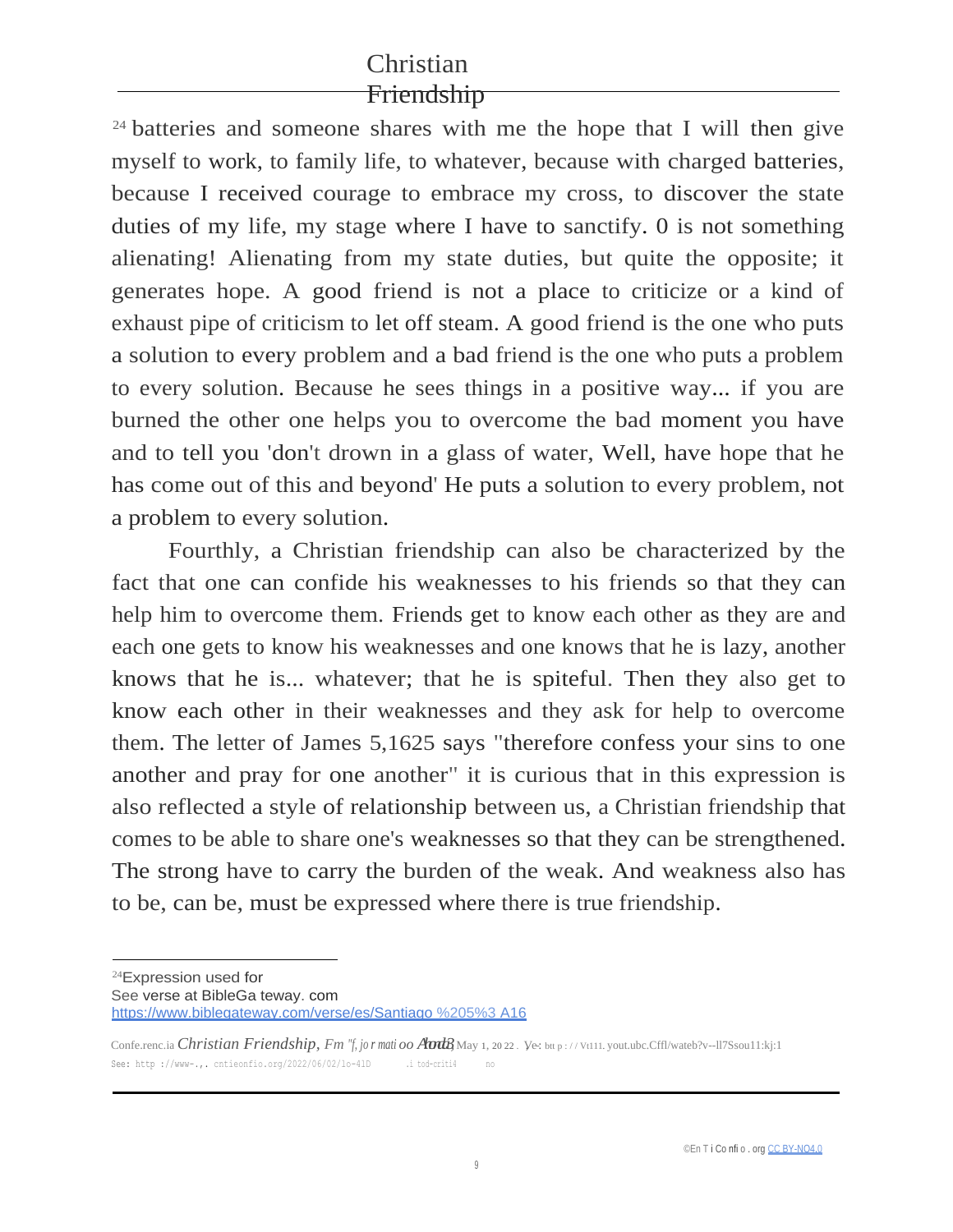And lastly, I believe that even friends love each other, they love each other for the glory of God. Does our friendship give glory to God or does it not give glory to God? God enjoys seeing how we grow, how we help each other, how we encourage each other. That gives glory to God. It fills God with joy to see how we grow and how we are in one way or another making friendship a stage in which we grow in the desire for holiness.

Well, practical advice. Martin Descalzo<sup>26</sup> in one of his books talked about six Pillars27 on which true friendship is sustained, six pillars, which are the following: the first one; Respect. Obviously a friendship has to have respect for a friend. Have respect because that is how he is, and when you are his friend you have to start from a true knowledge and acceptance of the person and respect obviously seems to be something minimal, but it is true that sometimes friendship has a risk and the risk that friendship can have is that we have so much, so much trust that sometimes we can take friendship for granted and we can have indelicacy, indelicacy. What the saying goes that 'where there is trust, there is disgust' this can happen in friendship, that is, the fact that we are very, very close friends, that should not deprive us of having to be delicate. Respect is delicacy, you know! because sometimes trust is disgusting. So you have to be careful with that, you have to be careful. Secondly, in frankness. Openness because of course it is another basic issue, that within every friendship there is transparency, you know that you can trust a person because he is transparent, because truly what is in his life, what is in his heart, there are no doubles! He is sharing with you what he really is. You know who you are with, you know what they are thinking, you are not thinking 'this one is telling me this but they are thinking that one' There is that frankness that is what you can trust.

Confe.renci.a *Christian Friendship, Fm "f, jor mati oo Ahond, a*May 1, 2022. Ve: bu p://Vt111.yout.ubc.Cffl/wateb?v--ll7Ssou11:kj:1 4lD.i tod-criti4 no

<sup>&</sup>lt;sup>26</sup> Spanish priest, journalist and writer {1930-1991) https://es.wikipedia. [org/wiki/Jos%C3%A9 Luis Mart%C3%ADn Descalzo](https://es.wikipedia.org/wiki/Jos%C3%A9_Luis_Mart%C3%ADn_Descalzo) <sup>27</sup>i,in what book or novel or essay?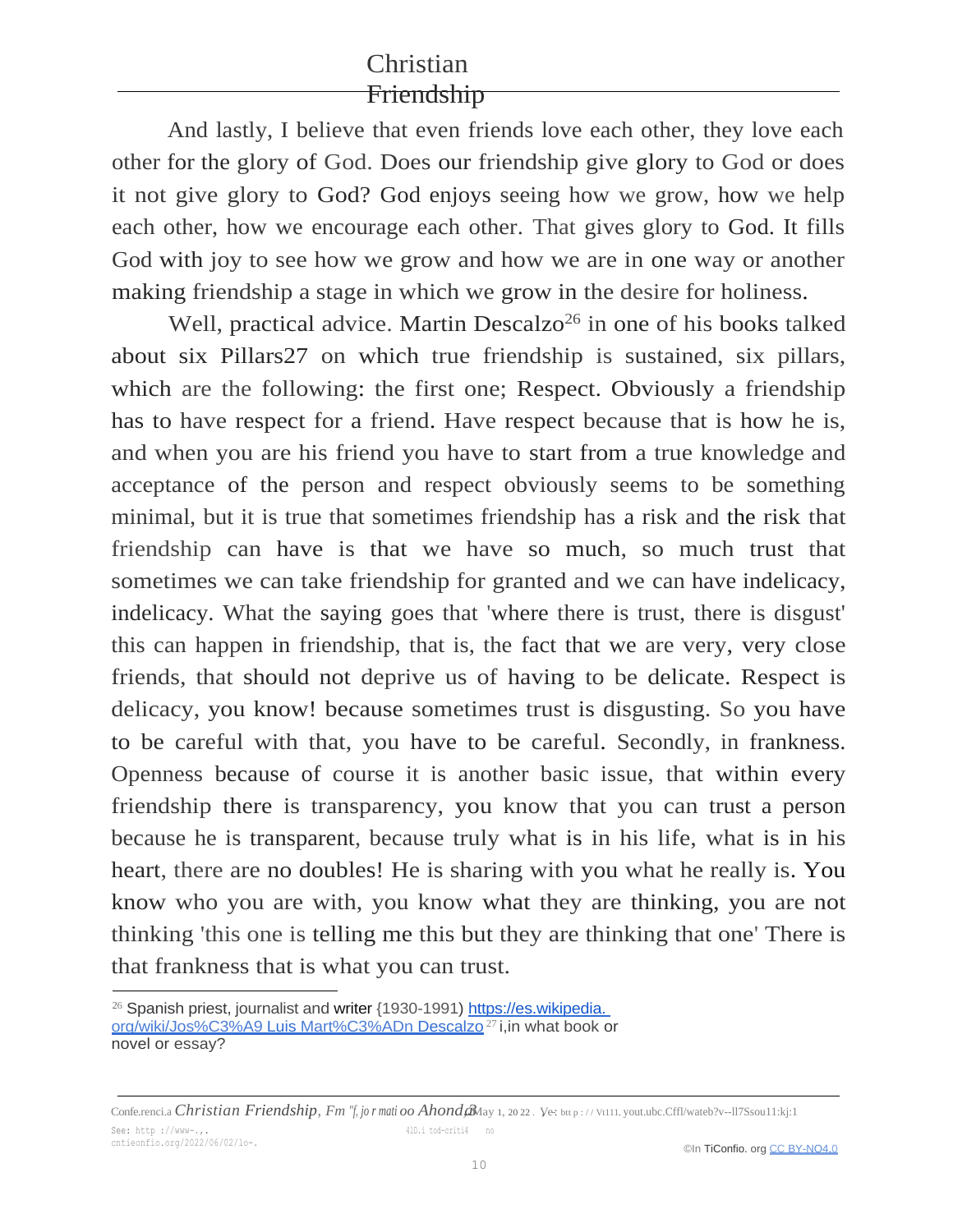generates trust. That too obviously frankness is not impudence but it is true sincerity. Thirdly; first I said respect, secondly; frankness, thirdly; Generosity. Generosity in the gift of oneself. That doesn't mean that we buy ourselves with gifts, because sometimes there are also friendships, that I don't know - I'm not going to get involved with that - that seem to be like... that are contradictory to austerity, I think we have to be austere. But the idea that friendships are measured by the weight of gifts seems to me to be stupid. I think generosity is in the gift of oneself, in the gift of oneself. Not especially the gifts. In the gift of self and the support of people's real needs. In the fourth place; Acceptance and Correction of faults, the two things, and of course this is a meeting that the Holy Spirit will enlighten us because the spiritual works of mercy themselves<sup>28</sup> say: give good advice to those who need it, correct those who err and patiently accept the faults of others. Well, how do you do it all at the same time? But yes, all that is part of a true friendship and it has to be the gift of the Holy Spirit; the gift of counsel, which enlightens us on how, in what proportion we correct the erring and patiently accept his faults. I believe that there is an intuition, an intuition that the Holy Spirit gives you because when you look for the good of the people and not when things are born of your own wounded self-love or when you have a swollen vein,<sup>29</sup> then things... it is very difficult to intuit. So the fourth is Acceptance of failures and Correction of failures at the same time. The fifth point, says Martin Descalzo; Imagination or Creativity, which is also important so that a friendship does not lose strength because of boredom, because it is not very fruitful, because it is anodyne,

 $281)$  Teach him who does not know 2) Give good advice to him who needs it 3) Correct him who is in error 4)

Forgive injuries 5) Comfort the sorrowful 6) Bear with patience the faults of the demits 7) Pray for the living and the dead

 $^{29}$ It is an expression used to...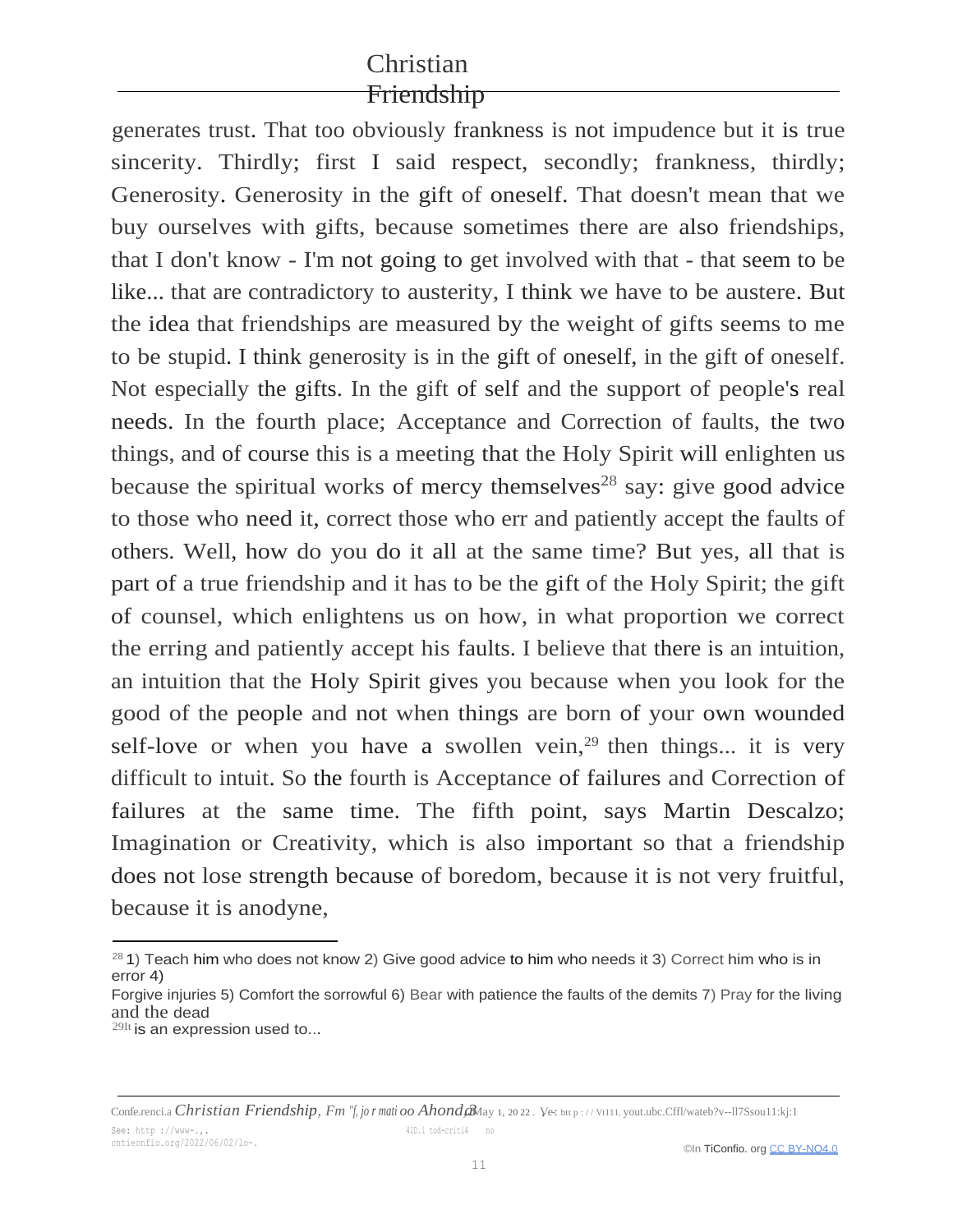because it falls into a routine. It is true that it is also important that friendship also be creative, be creative and discerning. How can we grow more? How can we help each other? What things can we do together? How can we grow? Don't settle! Don't settle! I think friendship has to have shared challenges. Shared challenges, if a friendship doesn't have shared challenges it will have the danger of a progressive... It will decline little by little. And finally the sixth place; I said: first; Respect, second; Openness, third; Generosity - gift of self, fourth; Acceptance and Correction of faults, fifth; Imaginative creativity and sixth; Openness. The openness of friendship, that is, not to be a closed friendship. Not to turn it into a private preserve  $30 - I$  remember that in the seminary they insisted on this a lot. That 'Brava3' of 'to particular friendships' we used to say Beware of particular friendships, it seems that we possess each other and then we are closed to enriching our circle of friendships. No, it is not a good sign.

So I repeat these six practical tips: 1) respect, 2) openness,

3) generosity, self-giving, 4) acceptance and correction of faults, 5) imagination and creativity, and finally 6) openness of friendship. I think these are six very practical tips.

And I will conclude with the Summit of friendship*. And* what is the Summit of friendship? The Summit of friendship is friendship with Christ. Obviously the Summit of friendship is friendship with the Lord, it is the Summit, here comes the question to see; can you have a friendship with God? because that question was already asked by Aristotle some centuries before the arrival of Jesus Christ and Aristotle said "name! with God you cannot have friendship because friendship supposes to have similarity, it is required to be equal or similar to be able to have friendship "<sup>32</sup> Well the reflection of Aristotle the

<sup>,</sup>o

<sup>&</sup>quot; " (search r source]

*Christian Friendship* Conference, *Fm "f, Jor Matioo Aards* 1 May 20 22 . See btt p : // Vt111. yout.ubc.cffl/wateb?v--ll7Ssou11:kj:1 **Ve r:http ://ww-.,. cntieo nfio.o rg/2022/06/02/lo-4lD.i tod-criti4no**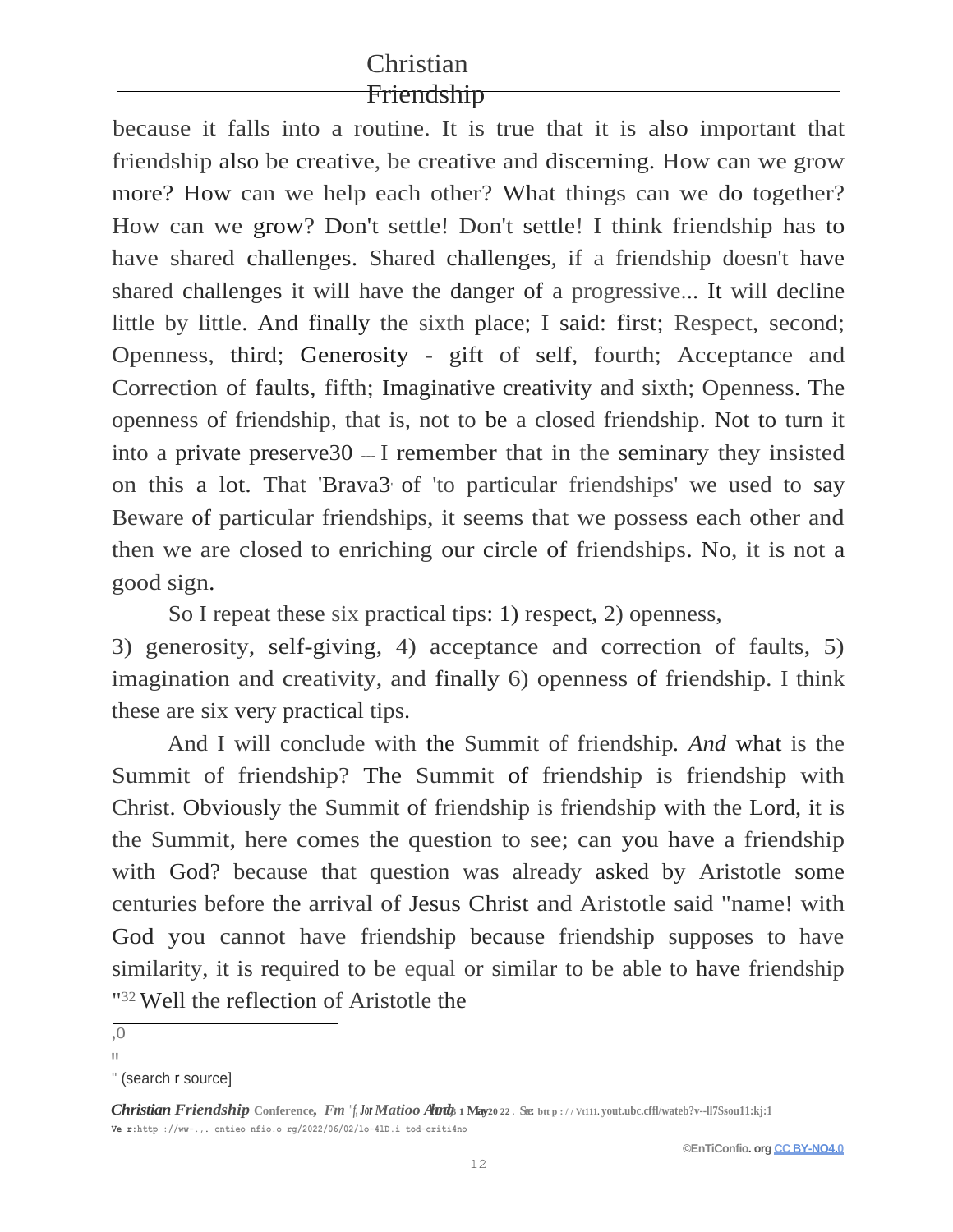It wasn't nonsense, but he didn't know the Incarnation, he didn't know the Incarnation. And the Incarnation supposes that God, having created us in his image and likeness, created us in the image and likeness of Christ, why? Because he knew that the Incarnation was going to happen. So in the Incarnation God assumed our own human nature and became our interlocutor in our own language with our own human feelings, with our human faculties, with our understanding, with our will. And this, this is key. Dias has incarnated... and we could say that the objective of this Incarnation has been the salvation of man and to be able to have friendship with man, that man can have friendship with Dias.

For all of us who have been pilgrims to the Holy Land, an emblematic place which is Bethany33 is especially fascinating, because it is the place where the Lord was pleased, where he had his friendship, where he went and had his friends, his friends of Bethany, that is marvellous! Sometimes we have had the image of Jesus in which it seems to us that to say 'that Jesus had friends' is incompatible with his divine condition because we do not end up being fully aware of his human condition. Jesus had friends. And that is not a sign of weakness, no no, it is a sign of humanity; of true humanity. Jesus had friends. That's wonderful! But the most wonderful thing of all is what comes next, that it was not the family of Bethany34 those who were there, not those; not Martha Mary and Lazarus, no! It is that Jesus has, wants to have and has a friendship now with us, with each one of us. So true, so real, even more intense than the one he had with Mary, Martha and Lazarus. And when Jesus said, "It is expedient for you that I go away, that he may come to you.

*Christian Friendship* Conference, *Fm "f, Jor Matioo Aunt |* 1 May 20 22 . See btt p : // Vt111. yout.ubc.cffl/wateb?v--ll7Ssou11:kj:1 **Ve r:http ://ww-.,. cntieo nfio.o rg/2022/06/02/lo-4lD.i tod-criti4no**

<sup>&</sup>quot;Village on the eastern slope of the Mount of Olives, about 2.5 km east of Jerusalem, on the road from Jerusalem to Jericho (seems to be the Ananias of Neh). Ahf vfvfa also Simon the leper, in whose house a woman anointed Jesus with the traditional use of perfume on his head.

<sup>&</sup>quot;In Bethany lived Lazarus, Martha and Martha, whom Jesus visited several times. The place is now called al Azariyeh after Lazarus.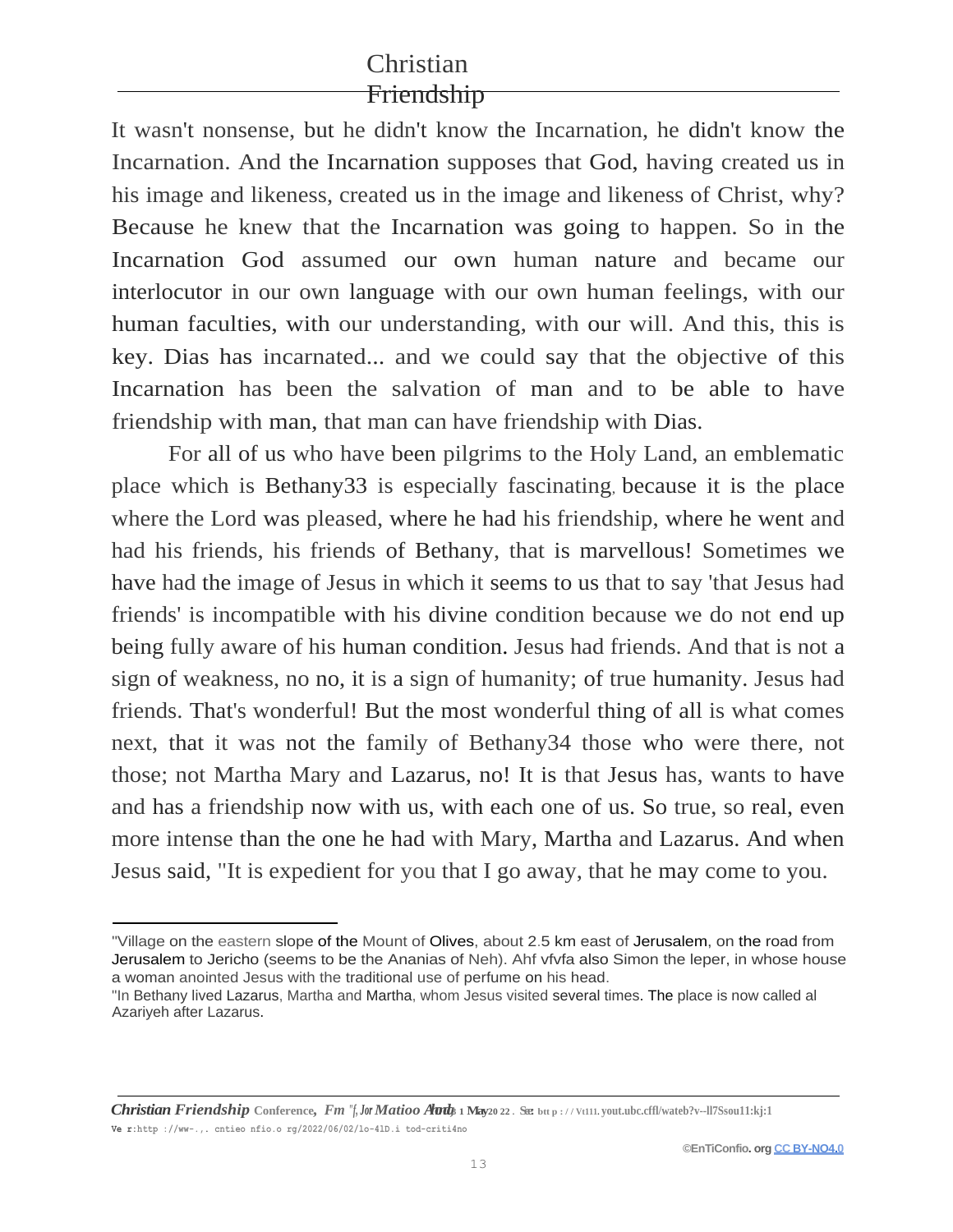The Holy Spirit "35 also meant that in this sense, so that the friendship would be more interesting - until now we have been friends, but when the Holy Spirit comes we will be much more friends - because Jesus was, in a way, our friend, our inner friend and we will have an intimacy with Him that is much greater than the intimacy that Mary, Martha and Lazarus could have had with Him.

So the theme of friendship with Christ is the culmination of this reflection that we are talking about, it is the culmination because, *what* does a friendship with Christ entail? To dedicate time, obviously, because to a friendship you have to dedicate time, to a friend you tell everything, with a friend you have no secrets. I remember, by the way, that if not young man, I have it here on the shelf behind me, but I have a little book that said *Fifteen minutes in the company of Jesus in the Blessed Sacrament36* I don't know if you remember those of you who are a bit of a chariot? there was that little book; 15 minutes in the company of Jesus in the Blessed Sacrament and then he would say to you 'tell Jesus how today went' tell him 'I don't know what' it was like a kind of a thread of conversation in which you got used to telling Jesus your things; how one talks to a friend. It was an education, that little 15-minute booklet in the company of Jesus in the Blessed Sacrament, tell him 'what are you thinking, what do you want, what are your aspirations' It was like teaching you to be a friend of Jesus, to tell him your things. So this being a friend of Jesus; it also means being persevering, not taking it then leaving it, or being a friend of convenience, because what a friend of convenience does when I have any need I go to him and when I don't have any more I forget about him. But what friend are you? That is not a friendship. Sometimes the Lord complains about that in the Gospels "You are looking for me because I did not give you something to eat "37 Jesus says in the Gospel of John; "You are looking for me not because you have seen a sign, but because you have seen a sign".

John 16:7 *"But I tell you the truth, it is expedient for you that I go away; for if I go not away, the Helper will not come* to *you; but* if I *depart, I will send Him* to you*. "*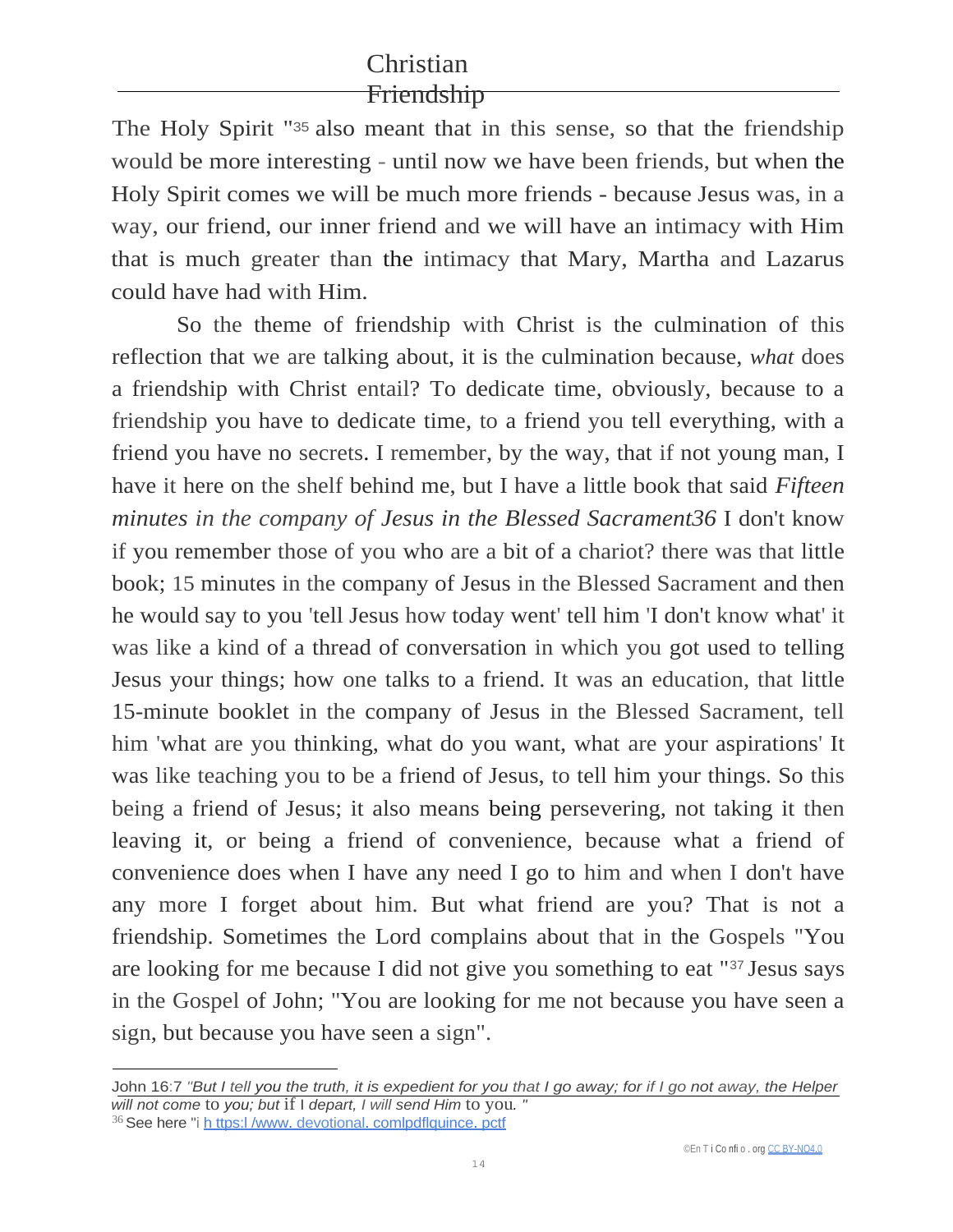#### "John 6:22-29

Conferenci.a Christian Friendship, Fm "f, jor matioo Ahond aMay 1, 2022. Ve: bup://Vt111.yout.ubc.Cffl/wateb?v--117Ssou11:kj:1 See: http://www-.,.cntieonfio.org/2022/06/02/1o-41D i tod-criti4.  $\mathfrak{no}$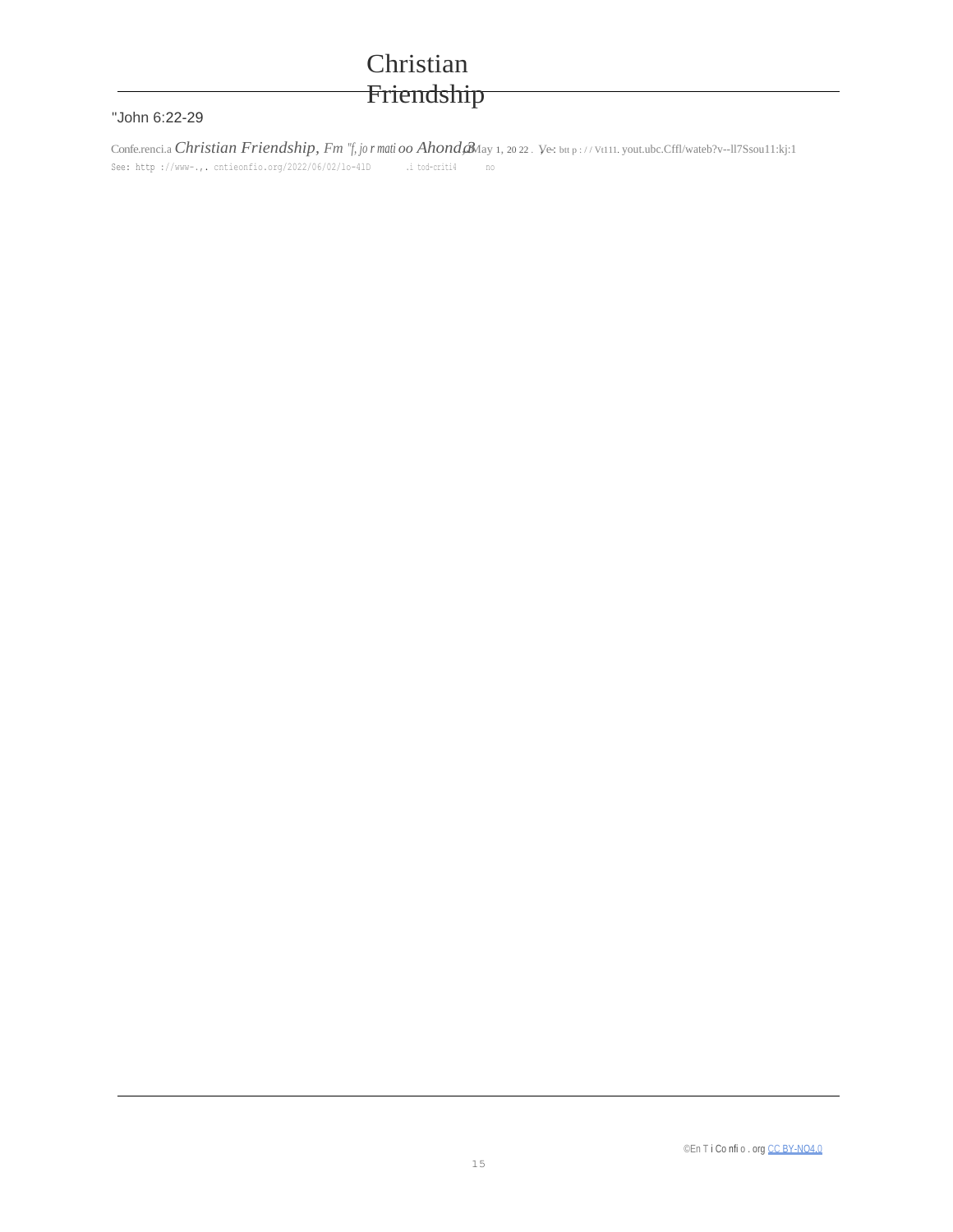because I have fed you "<sup>38</sup> ... Jesus is complaining about a friendship or a relationship with the person concerned. The Lord wants a true friendship, not to let him down in difficult moments, because for a friend, one risks everything in difficult moments and a true friendship supposes being ready to make a fool of oneself if necessary for the sake of one's friend and for Jesus, obviously. When the time comes, give witness and let our friendship arrive, as for example with Peter39 who, when he saw that he was going to risk it if he showed his friendship in Christ, he said "I do not know him, I do not know him "40. That is why he says "you are my friends if you do what I command you  $\mathbb{I}^4$  He is referring to whether we live the will of God, whether we live in the will of God. This is the great ultimate conclusion of these reflections; friendship with Christ, that is, Jesus is my friend. And the great expression is "I do not call you servants, I call you friends because everything that my father has communicated to me I have shared with you, I have no secrets from you " <sup>42</sup>... this is the bomb! That Jesus should tell us that! That's the bomb43 I call you friend, I have no secrets from you.

I believe that therefore, every time we read the Gospel and we see As Jesus speaks to us we are learning how to live a friendship, how to live a true friendship. You read the Gospel and you are learning, you are learning what true friendship is like.

In short, I was saying at the beginning that it is one that we could begin with the praise of friendship but the true praise of friendship is Jesus Christ who has done it. Because the supreme compliment and expression of love of Jesus to his Apostles is when he called them friends, friends... and the truth is that it is an impressive expression, there are three, there are three types of friendship, there are three types of friendship, there are three types of friendship, there are three types of friendship.

<sup>,.</sup>

<sup>,&</sup>lt;br>,

<sup>. &</sup>lt;sup>0</sup> [h t ttp s://b ibliapara lela.co m/ma n he w/26-7 4.h tm](https://bibliaparalela.com/matthew/26-74.htm)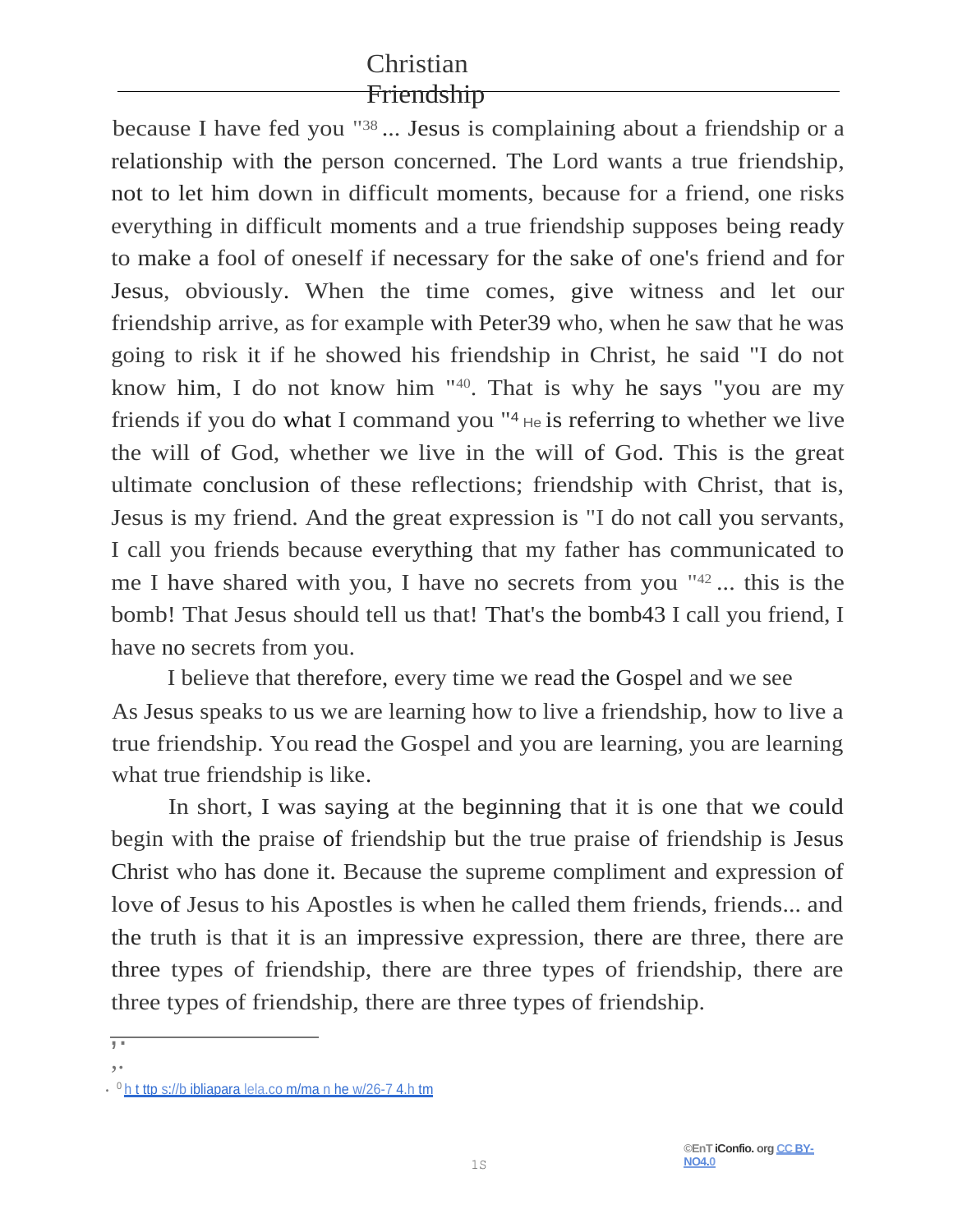#### $\cdot$   $2$  John 16, 9-17  $\sim$   $\sigma$

Christian Friendship Conference, Fm "f, Jor Matioo Ahonda, 31 May20 22. See btt p://Vt111.yout.ubc.cffl/wateb?v--ll7Ssou11:kj:1 Ver:http://ww-.,.cntieonfio.org/2022/06/02/1o-41D.itod-criti4no